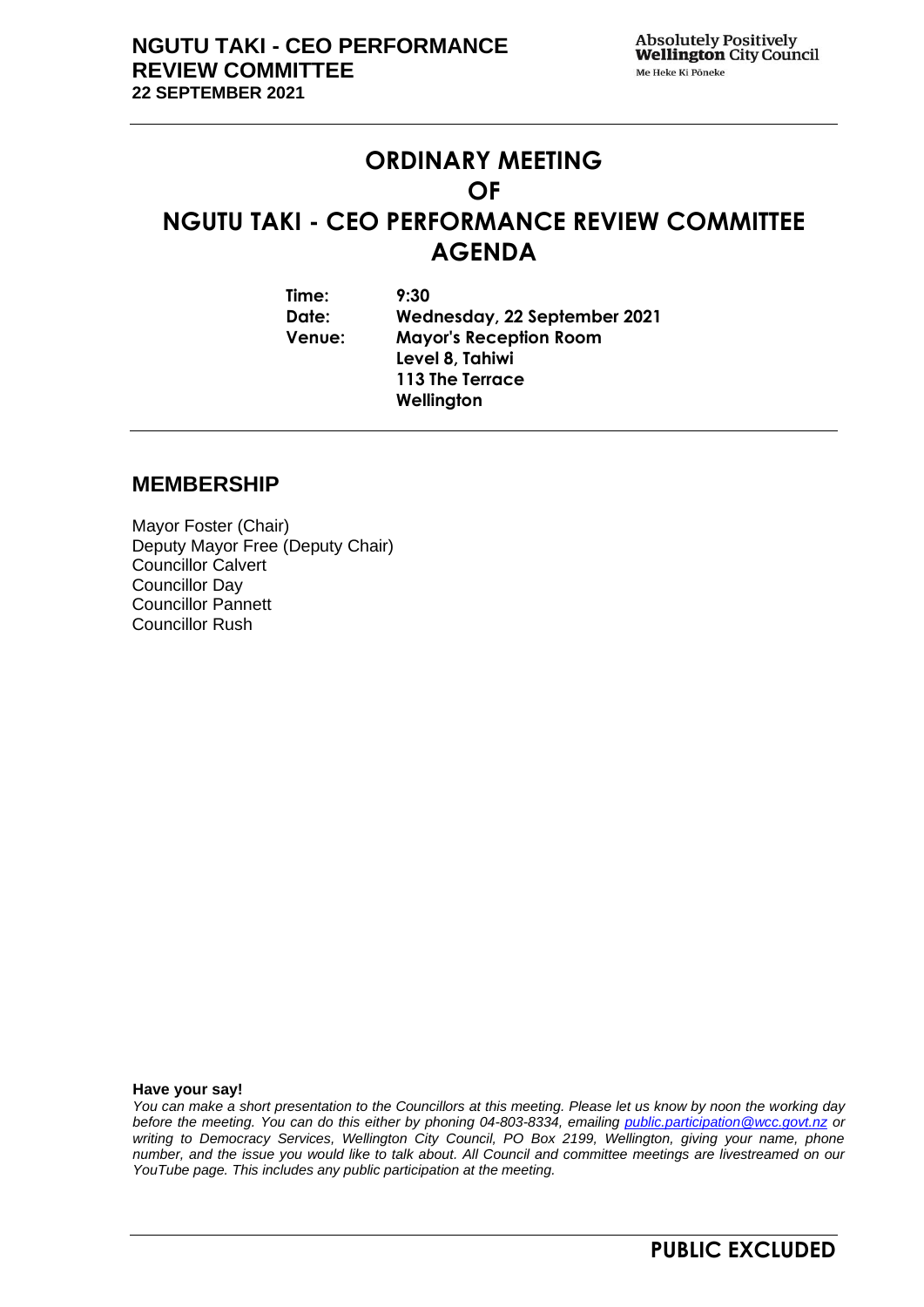# **AREA OF FOCUS**

The CEO Performance Review Committee will have responsibility for the effective monitoring of the Chief Executive Officer's performance and has the authority to undertake the annual remuneration review. The Committee also has the role of undertaking any review for the purposes of clause 35 schedule 7 LGA 2002, making a recommendation under clause 34 schedule 7 LGA 2002, and (if applicable) undertaking any recruitment and selection process, for recommendation to the Council.

To read the full delegations of this Committee, please visit wellington.govt.nz/meetings.

**Quorum:** 3 members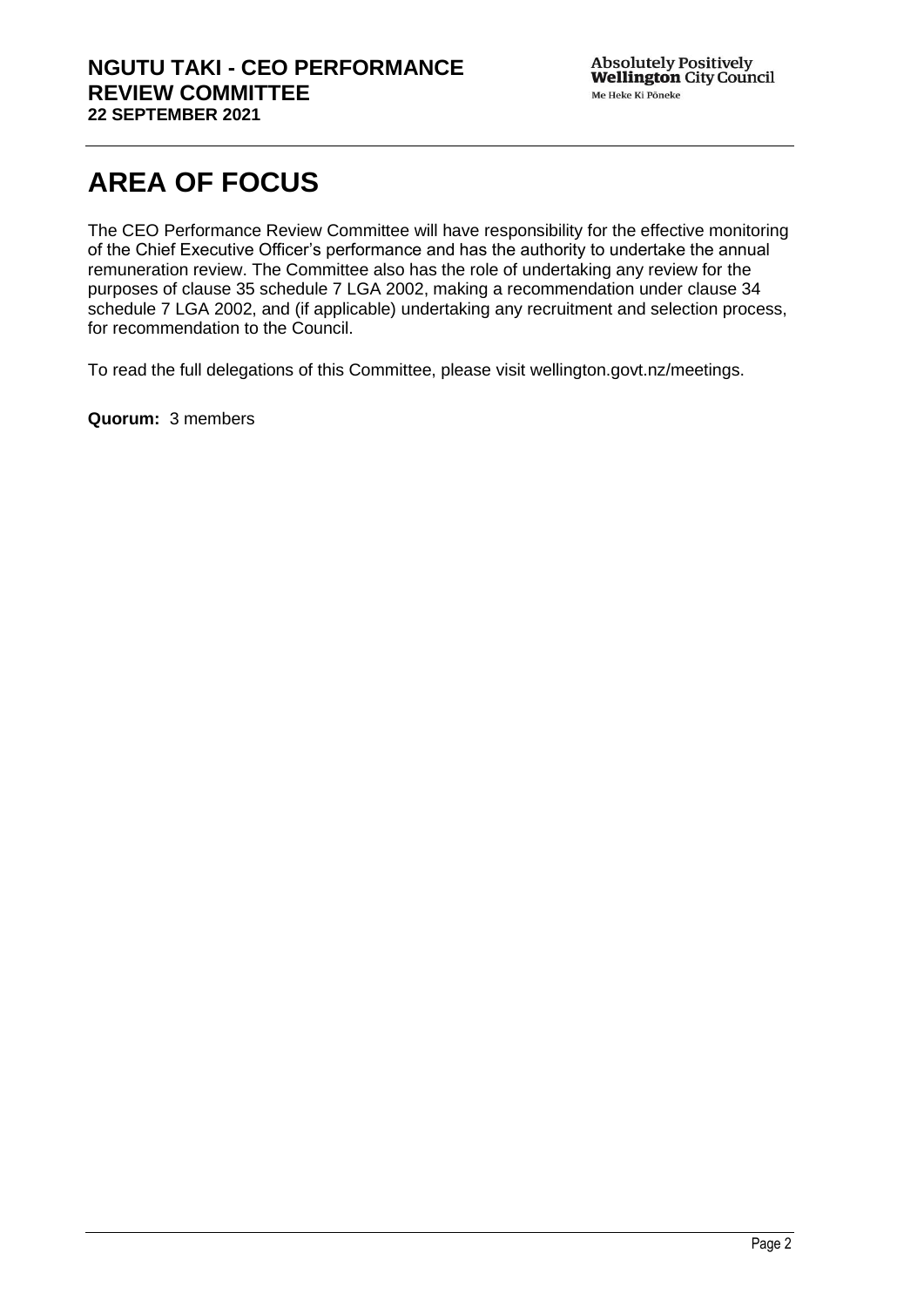## **TABLE OF CONTENTS 22 SEPTEMBER 2021**

**Business Page No.**

| $\mathbf 1$ . | <b>Meeting Conduct</b>  |                                                            | 5              |
|---------------|-------------------------|------------------------------------------------------------|----------------|
|               | 1.1                     | Karakia                                                    | 5              |
|               |                         | 1.2 Apologies                                              | 5              |
|               |                         | 1.3 Conflict of Interest Declarations                      | 5              |
|               |                         | <b>1.4 Confirmation of Minutes</b>                         | 5              |
|               | 1.5                     | Items not on the Agenda                                    | 5              |
|               |                         | <b>1.6 Public Participation</b>                            | 6              |
| 2.            | <b>General Business</b> |                                                            | 7              |
|               | 2.1                     | <b>Forward Programme</b>                                   | $\overline{7}$ |
| 3.            | <b>Public Excluded</b>  |                                                            | 9              |
|               |                         | 3.1 Chief Executive - Annual Remuneration Review 2020/21   | 11             |
|               |                         | 3.2 Adoption of Chief Executive Key Performance Indicators | 31             |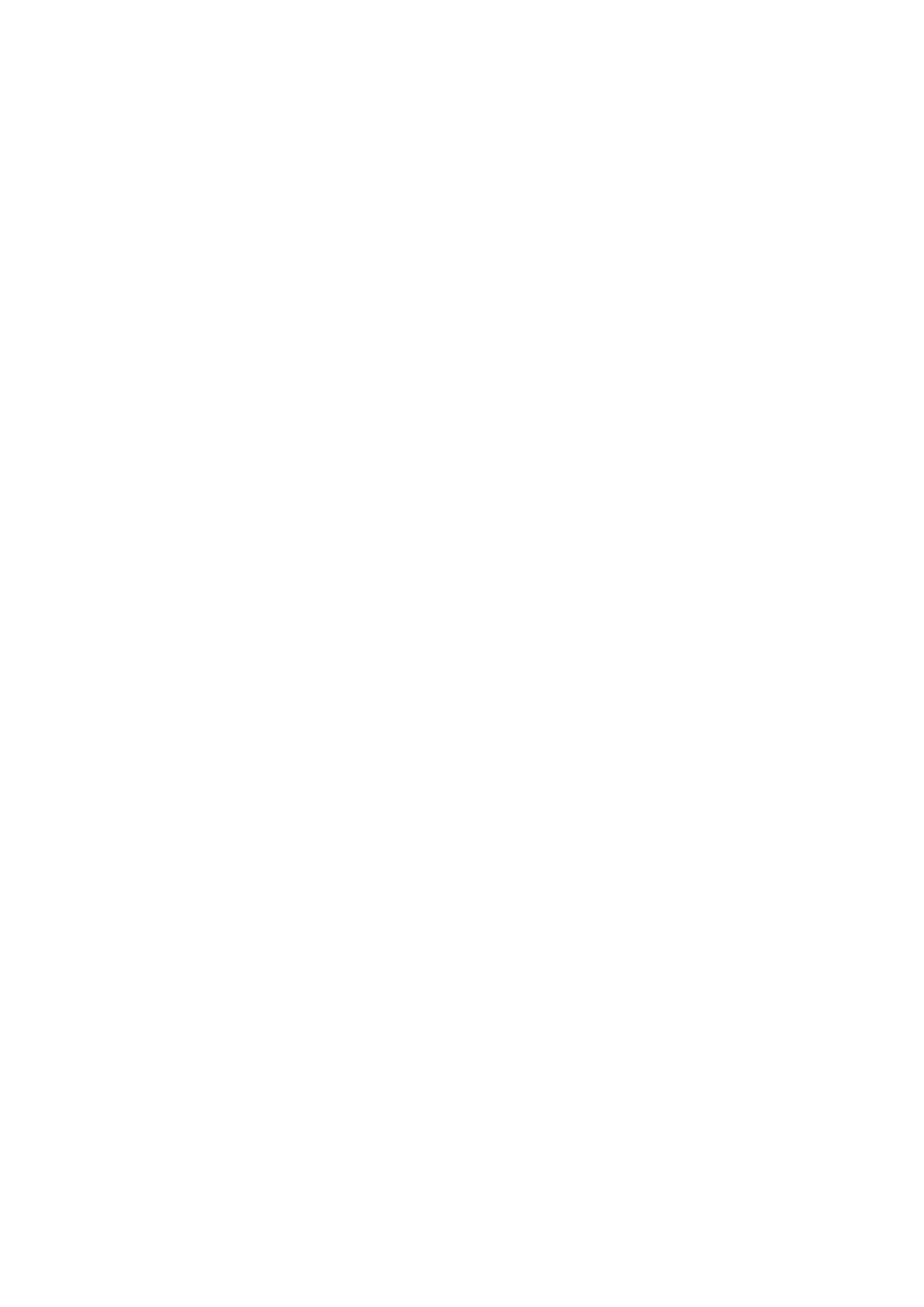### <span id="page-4-0"></span>**1. Meeting Conduct**

#### **1.1 Karakia**

The Chairperson will open the meeting with a karakia.

| Whakataka te hau ki te uru,   | Cease oh winds of the west               |
|-------------------------------|------------------------------------------|
| Whakataka te hau ki te tonga. | and of the south                         |
| Kia mākinakina ki uta,        | Let the bracing breezes flow,            |
| Kia mātaratara ki tai.        | over the land and the sea.               |
| E hī ake ana te atākura.      | Let the red-tipped dawn come             |
| He tio, he huka, he hauhū.    | with a sharpened edge, a touch of frost, |
| Tihei Mauri Ora!              | a promise of a glorious day              |

At the appropriate time, the following karakia will be read to close the meeting.

| Draw on, draw on                      |
|---------------------------------------|
| Draw on the supreme sacredness        |
| To clear, to free the heart, the body |
| and the spirit of mankind             |
| Oh Rongo, above (symbol of peace)     |
| Let this all be done in unity         |
|                                       |

#### <span id="page-4-1"></span>**1.2 Apologies**

The Chairperson invites notice from members of apologies, including apologies for lateness and early departure from the meeting, where leave of absence has not previously been granted.

#### <span id="page-4-2"></span>**1.3 Conflict of Interest Declarations**

Members are reminded of the need to be vigilant to stand aside from decision making when a conflict arises between their role as a member and any private or other external interest they might have.

#### <span id="page-4-3"></span>**1.4 Confirmation of Minutes**

The minutes of the meetings held on 16 March 2021 and 10 September 2021 will be put to the Ngutu Taki | CEO Performance Review Committee for confirmation.

#### <span id="page-4-4"></span>**1.5 Items not on the Agenda**

The Chairperson will give notice of items not on the agenda as follows.

#### *Matters Requiring Urgent Attention as Determined by Resolution of the Ngutu Taki | CEO Performance Review Committee.*

The Chairperson shall state to the meeting: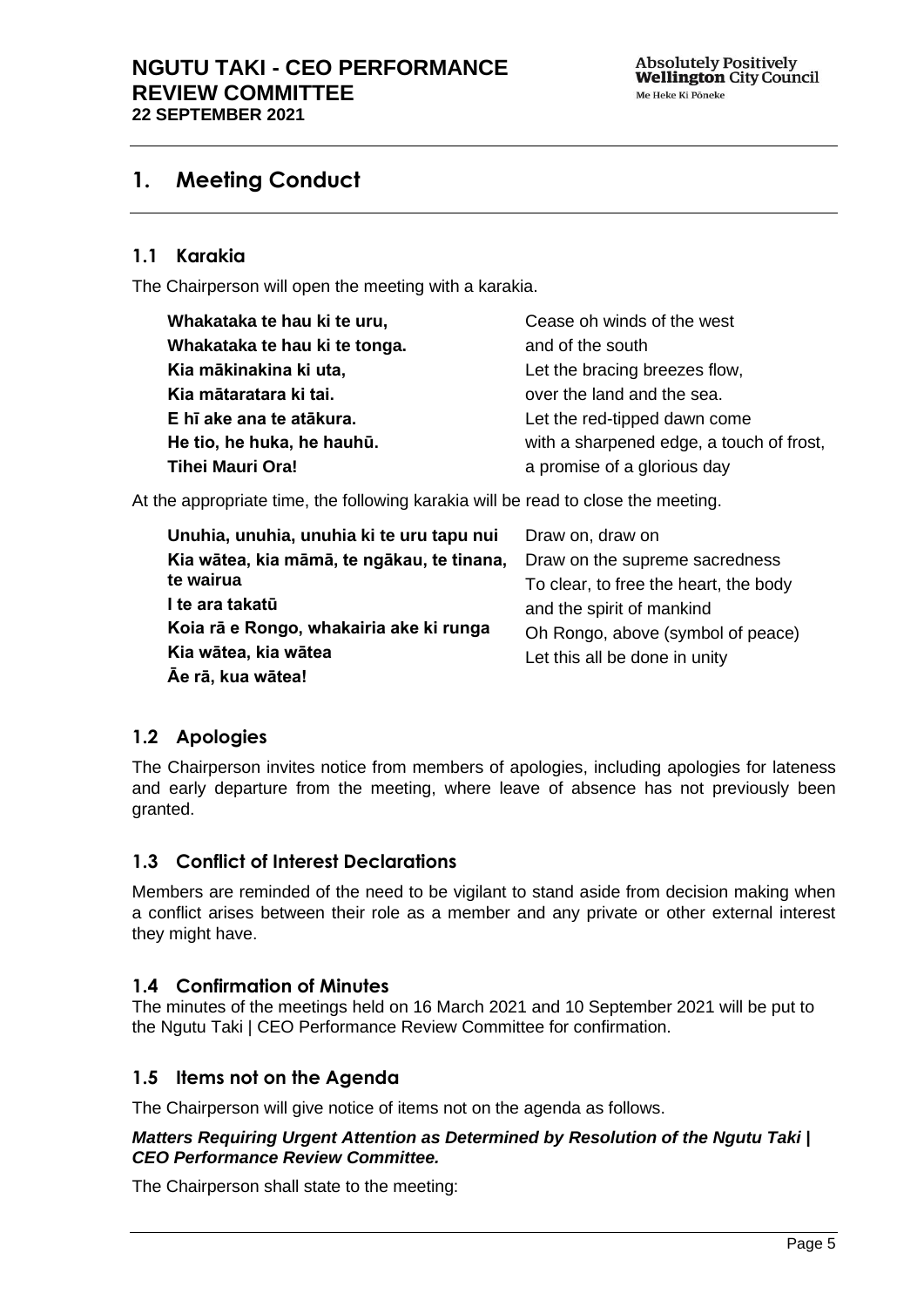- 1. The reason why the item is not on the agenda; and
- 2. The reason why discussion of the item cannot be delayed until a subsequent meeting.

The item may be allowed onto the agenda by resolution of the Ngutu Taki | CEO Performance Review Committee.

#### *Minor Matters relating to the General Business of the Ngutu Taki | CEO Performance Review Committee.*

The Chairperson shall state to the meeting that the item will be discussed, but no resolution, decision, or recommendation may be made in respect of the item except to refer it to a subsequent meeting of the Ngutu Taki | CEO Performance Review Committee for further discussion.

#### <span id="page-5-0"></span>**1.6 Public Participation**

A maximum of 60 minutes is set aside for public participation at the commencement of any meeting of the Council or committee that is open to the public. Under Standing Order 31.2 a written, oral or electronic application to address the meeting setting forth the subject, is required to be lodged with the Chief Executive by 12.00 noon of the working day prior to the meeting concerned, and subsequently approved by the Chairperson.

Requests for public participation can be sent by email to [public.participation@wcc.govt.nz,](mailto:public.participation@wcc.govt.nz) by post to Democracy Services, Wellington City Council, PO Box 2199, Wellington, or by phone at 04 803 8334, giving the requester's name, phone number and the issue to be raised.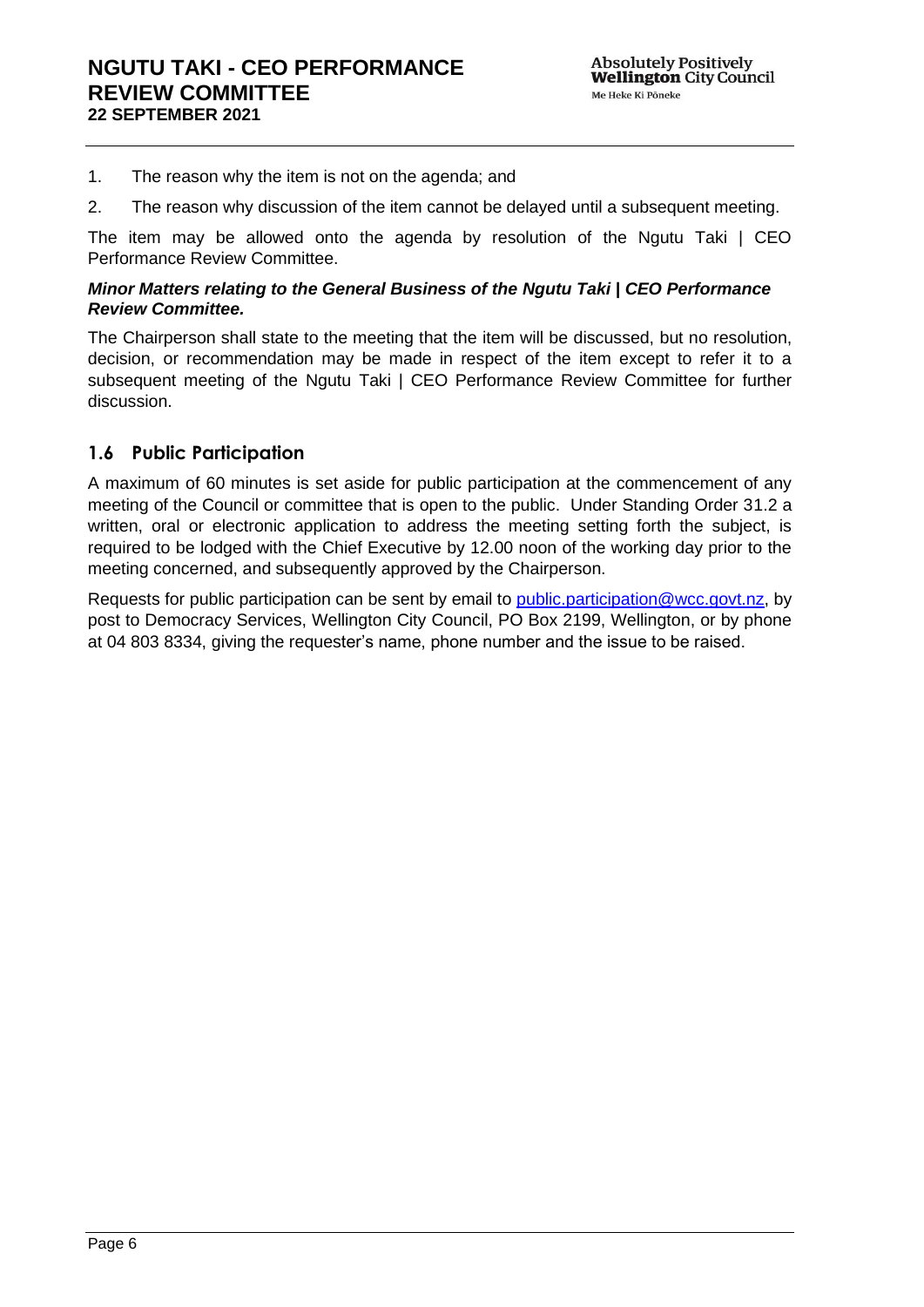### <span id="page-6-1"></span><span id="page-6-0"></span>**2. General Business**

# **FORWARD PROGRAMME**

#### **Purpose**

1. This report provides the Forward Programme for the Ngutu Taki | CEO Performance Review Committee for the next two meetings.

#### **Summary**

- 2. The Forward Programme sets out the reports planned for Ngutu Taki meetings in the next two meetings that require committee consideration.
- 3. The Forward Programme is a working document and is subject to change on a regular basis.

#### **Recommendation/s**

That the Ngutu Taki | CEO Performance Review Committee:

1. Receive the information.

### **Discussion**

- 4. Tuesday 15 February (19 April) 2021:
	- Six-month review (Samantha Turner, External Advisor)
- 5. Tuesday 16 August 2021:
	- Chief Executive's 2021-2022 Year End Performance Review (Samantha Turner, External Advisor)

#### **Attachments**

Nil

| Author     | Jennifer Parker, Democracy Services Manager           |
|------------|-------------------------------------------------------|
| Authoriser | H Meredith Blackler, Chief People and Culture Officer |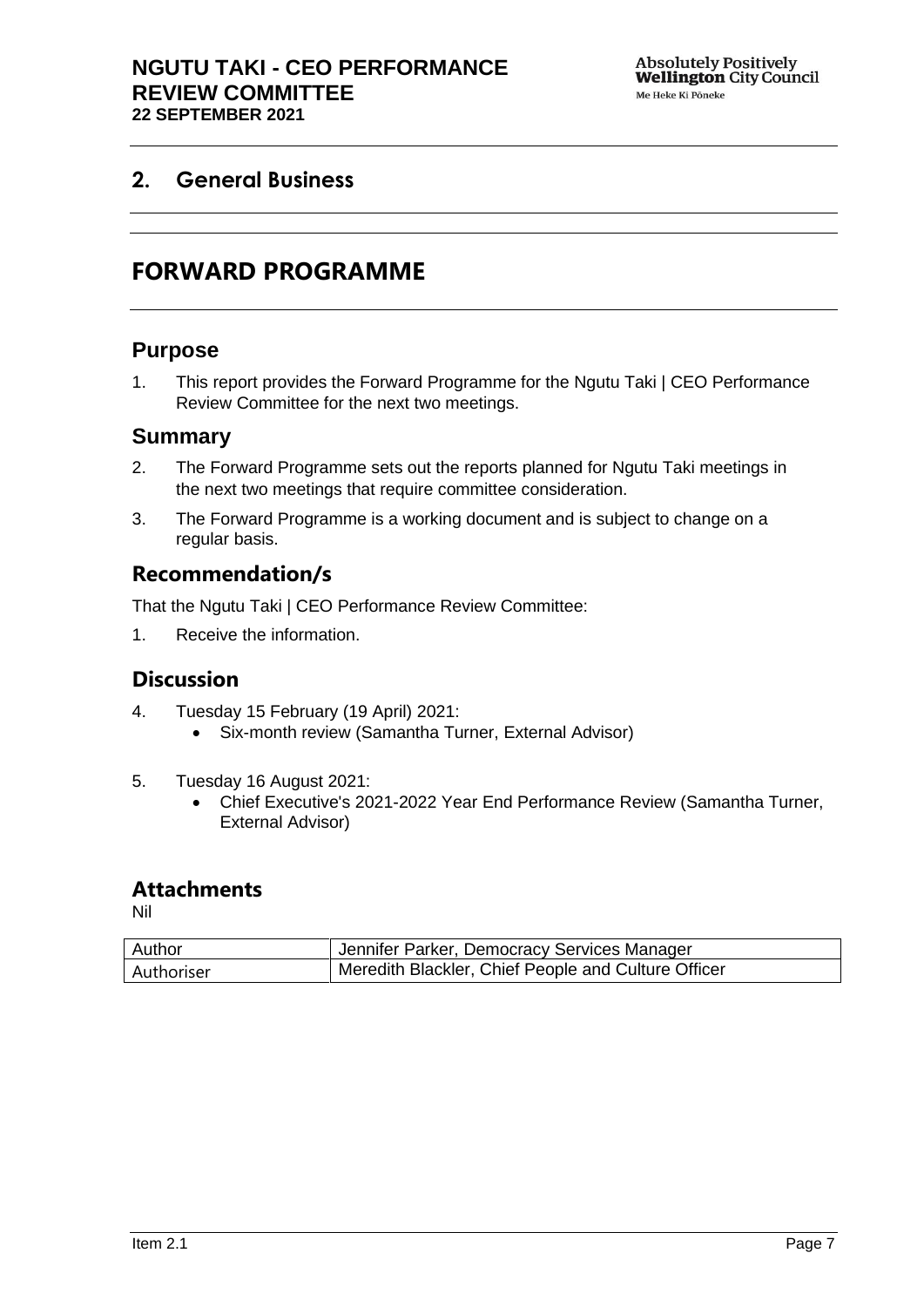Absolutely Positively<br>**Wellington** City Council Me Heke Ki Põneke

# **SUPPORTING INFORMATION**

**Engagement and Consultation** N/A

**Treaty of Waitangi considerations** N/A

**Financial implications**

N/A

**Policy and legislative implications** N/A

**Risks / legal**  N/A

**Climate Change impact and considerations** N/A

**Communications Plan** N/A

**Health and Safety Impact considered** N/A